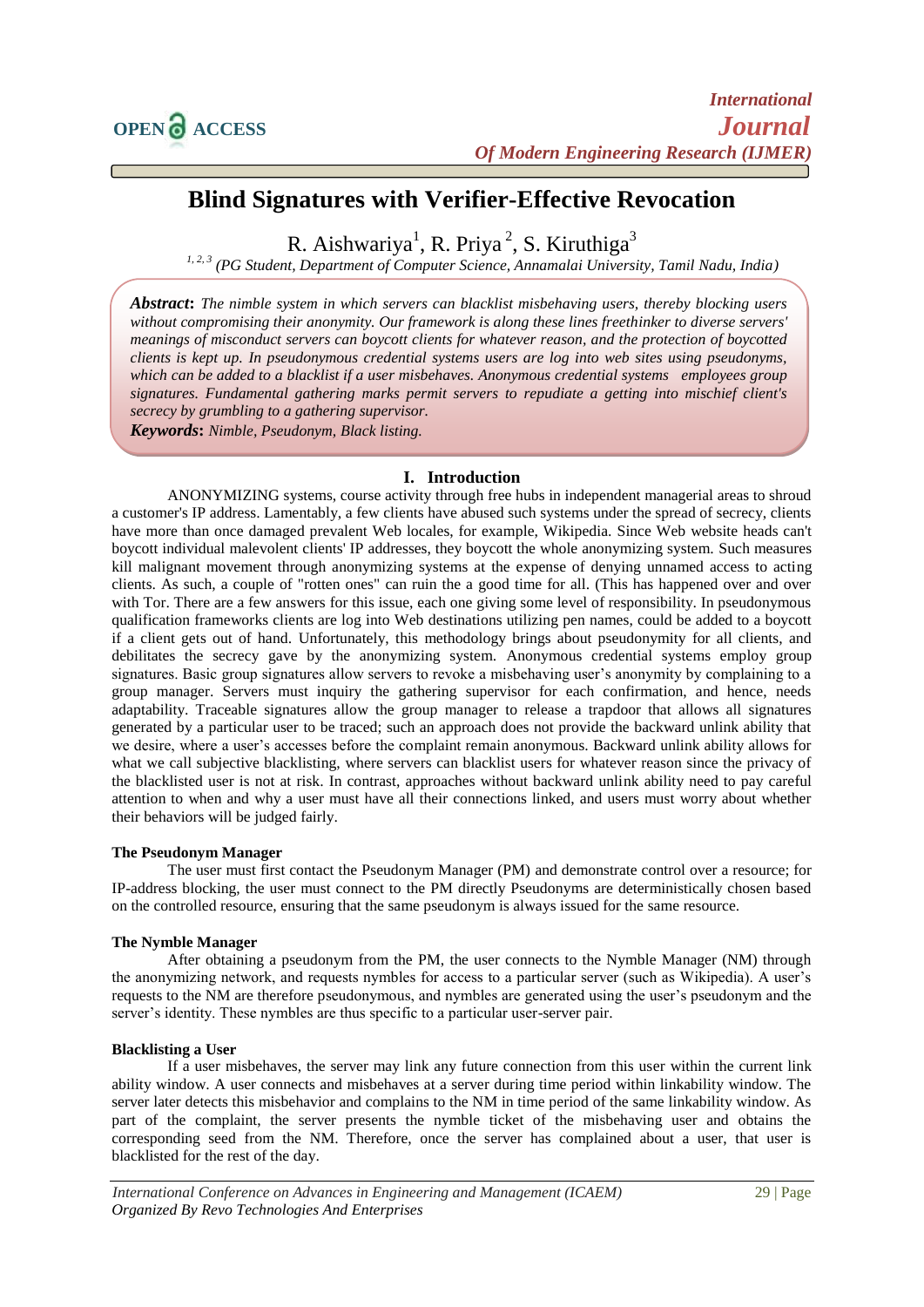#### **Notifying the User of Blacklist Status**

In our system, the user can download the server's blacklist and verify her status. If blacklisted, the user disconnects immediately. Since the blacklist is cryptographically signed by the NM, the authenticity of the blacklist is easily verified if the blacklist was updated in the current time period (only one update to the blacklist per time period is allowed). If the blacklist has not been updated in the current time period, the NM provides servers with "daisies" every time period so that users can verify the freshness of the blacklist

In existing work proposes anonymizing networks such as Tor allow users to access Internet services privately by using a series of routers to hide the client's IP address from the server. The success of such networks, however, has been limited by users employing this anonymity for abusive purposes such as defacing popular Web sites. Web site administrators routinely rely on IP-address blocking for disabling access to misbehaving users, but blocking IP addresses is not practical if the abuser routes through an anonymizing network. As a result, administrators block all known exit nodes of anonymizing networks, denying anonymous access to misbehaving and behaving users alike. Unfortunately, this approach results in pseudonymity for all users, and weakens the anonymity provided by the anonymizing network server must query the group manager for every authentication, and thus, lacks scalability. User must have all their connections linked, and users must worry about whether their behaviors will be judged fairly.

Our proposed work gives a secure system called nymble, which provides anonymous authentication, backward unlinkability, subjective blacklisting, fast authentication speeds, rate-limited anonymous connections, revocation auditability that is the users can verify whether they have been blacklisted, Nymble thus represents a practical solution for blocking misbehaving users of anonymizing networks. Our system ensures that users are aware of their blacklist status before they present a nymble, and disconnect immediately if they are blacklisted in our system, the user can download the server's blacklist and verify her status. If blacklisted, the user disconnects immediately.



**Fig-1: Block Diagram of the proposed work**

#### **II. MATERIALS AND METHODS**

#### **1. Server Registration:**

To participate in the Nymble system, a server with identity Sid initiates a type-Auth channel to the NM, and registers with the NM according to the Server Registration protocol below. Each server may register at most once in any likability window.



*International Conference on Advances in Engineering and Management (ICAEM)* 30 | Page *Organized By Revo Technologies And Enterprises*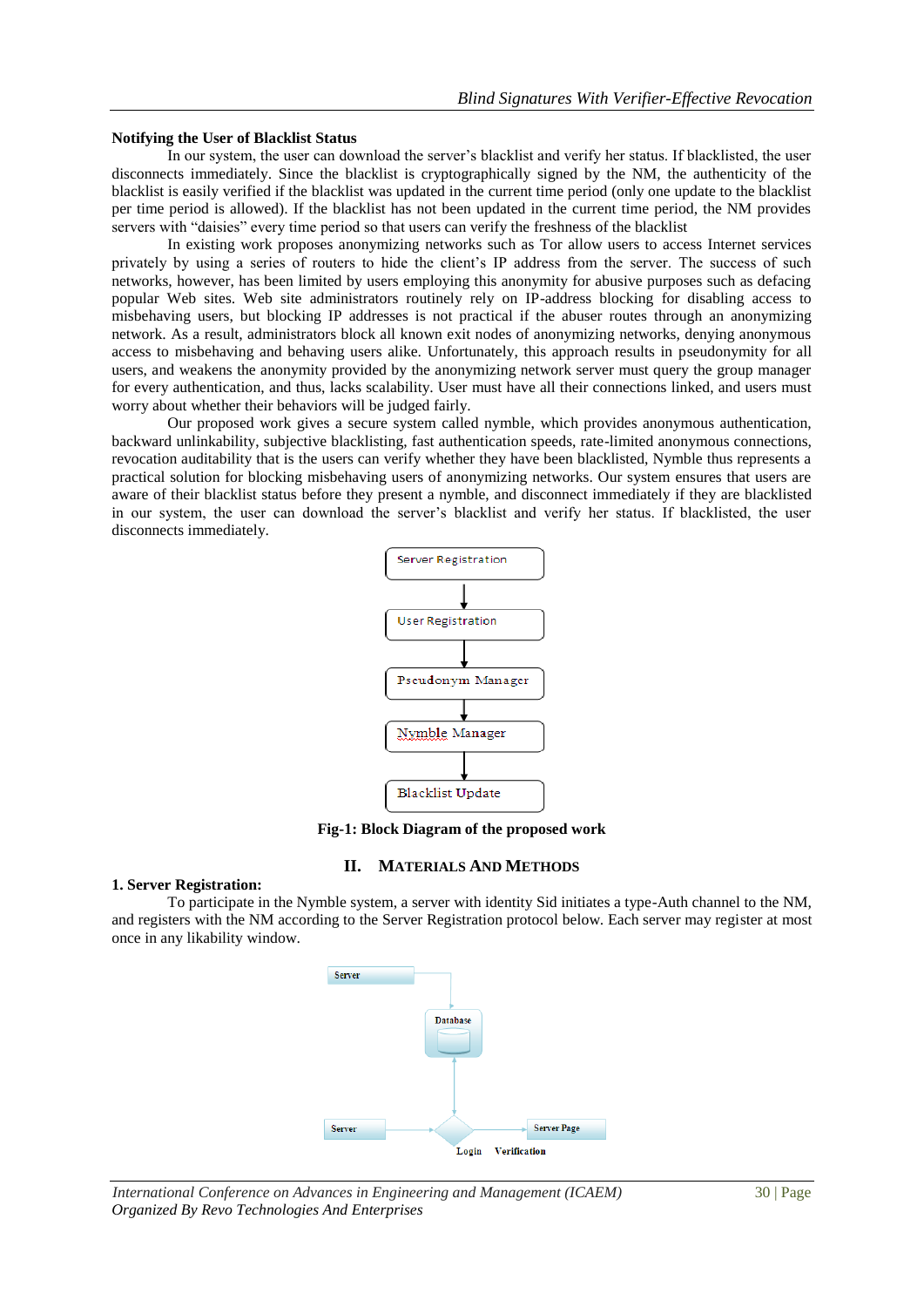#### **2. User Registration:**

A user with identity uid must register with the PM once in each likability window. To do so, the user initiates a type- Basic channel to the PM, followed by the User Registration protocol described below.



#### **3. Pseudonym Manager:**

The user must first contact the Pseudonym Manager (PM) and demonstrate control over a resource; for IP-address blocking, the user must connect to the PM directly. We assume the PM has knowledge about Tor routers, and can ensure that users are communicating with it directly. Pseudonyms are deterministically chosen based on the controlled resource, ensuring that the same pseudonyms always issued for the same resource.



#### **4. Nymble Manager:**

After obtaining a pseudonym from the PM, the user connects to the Nymble Manager (NM) through the anonymizing network, and requests nymbles for access to a particular server (such as Wikipedia). A user's requests to the NM are therefore pseudonymous, and nymbles are generated using the user's pseudonym and the server's identity. These nymbles are thus specific to a particular user-server pair.



#### **5. Blacklist Update:**

 Servers update their blacklists for the current time period for two purposes. First, as mentioned earlier, the server needs to provide the user with its blacklist (and blacklist certificate) for the current time period during a Nymble connection establishment. Second, the server needs to be able to blacklist the misbehaving users by processing the newly filed complaints (since last update).



#### **Algorithm Used:**

A server's blacklist is a list of nymble's corresponding to all the nymbles that the server has complained about. Users can quickly check their blacklisting status at a server by checking to see whether their nymble appears in the server's blacklist.

*International Conference on Advances in Engineering and Management (ICAEM)* 31 | Page *Organized By Revo Technologies And Enterprises*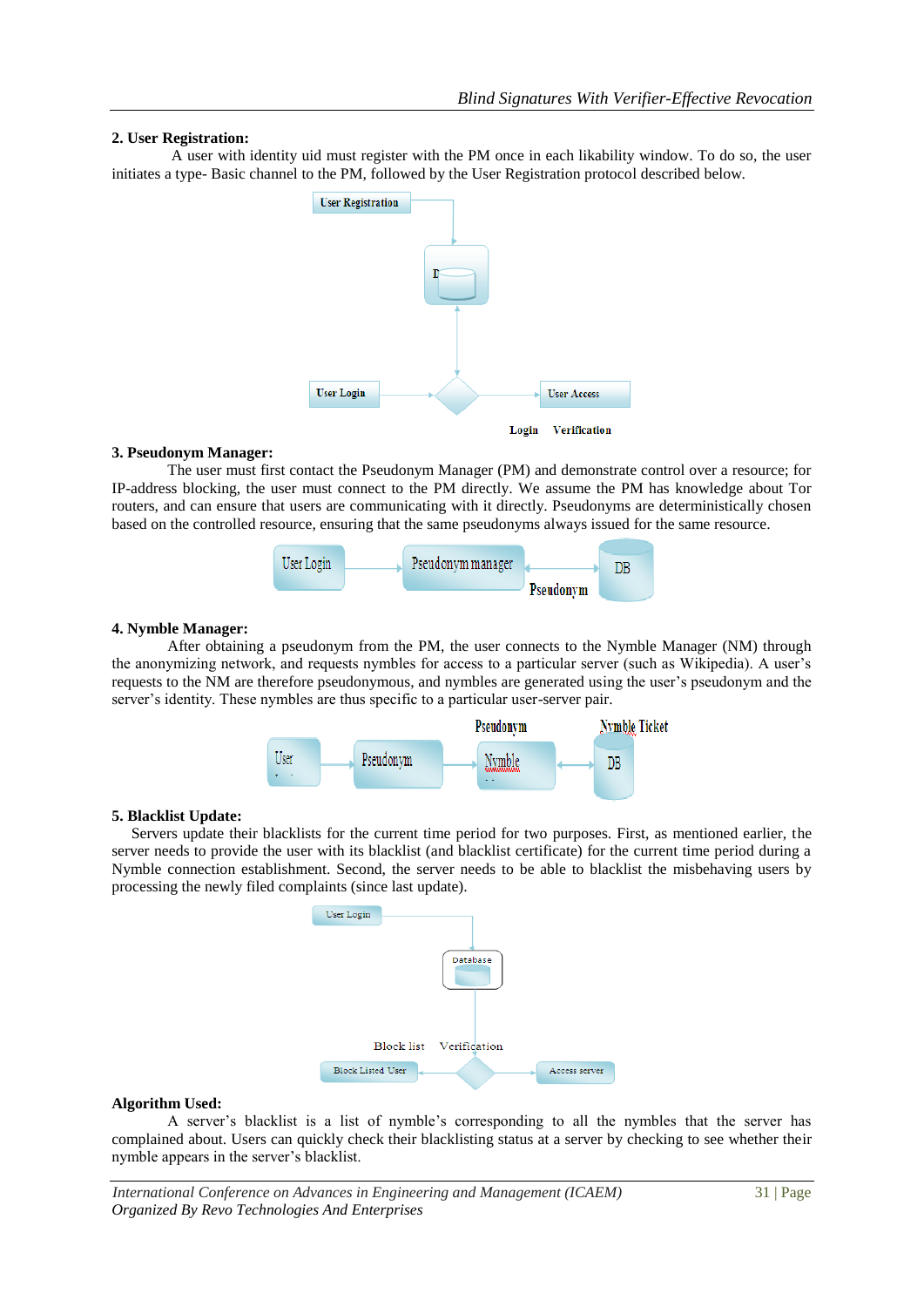## **Input Design and Output Design:**

- **Server Registration:**
	- Input: Server Register to Nymble
	- Output: Nymble Accept the registration

### **User Registration:**

- Input: User Register to Pseudonym Manager
- Output: Pseudonym Manager Accept the registration

#### **Pseudonym Management**

- Input: Pseudonym Manager provide Pseudonym
- Output: User gets the Pseudonym

#### **Nymble Management:**

- Input: Give Pseudonym name to Nymble Manager
- Output: Display complaints of user

#### **Blacklist Update:**

- Input: Give Pseudonym name to Nymble Manager
- Output: Display blacklist status of user

#### **APPLICATIONS:**

- Our system ensures that users are aware of their blacklist status before they present a nymble, and disconnect immediately if they are blacklisted.
- In our system, the user can download the server's blacklist and verify her status. If blacklisted, the user disconnects immediately.



**III. RESULTS AND DISCUSSION**

*International Conference on Advances in Engineering and Management (ICAEM)* 32 | Page *Organized By Revo Technologies And Enterprises*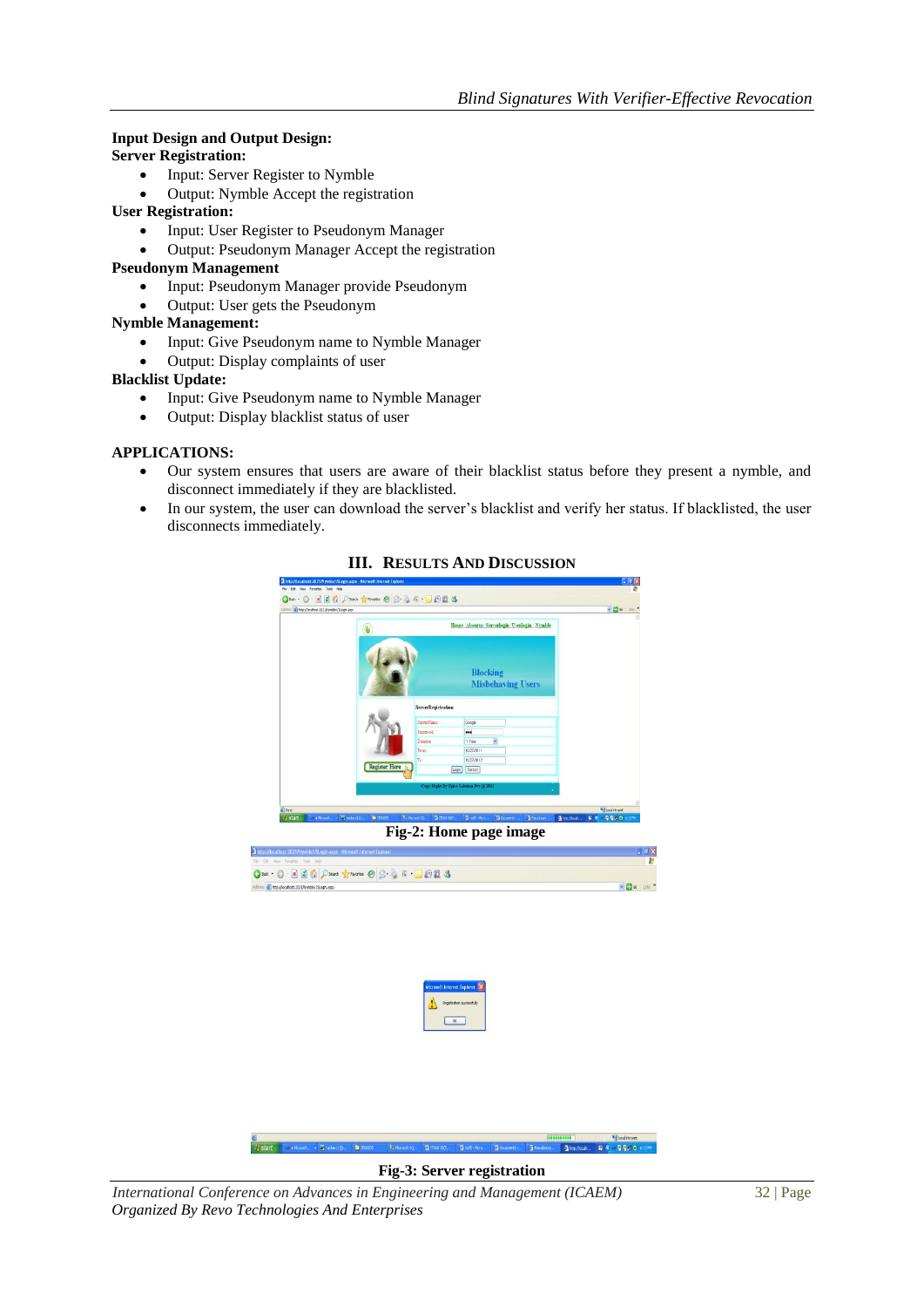

*International Conference on Advances in Engineering and Management (ICAEM)* 33 | Page *Organized By Revo Technologies And Enterprises*